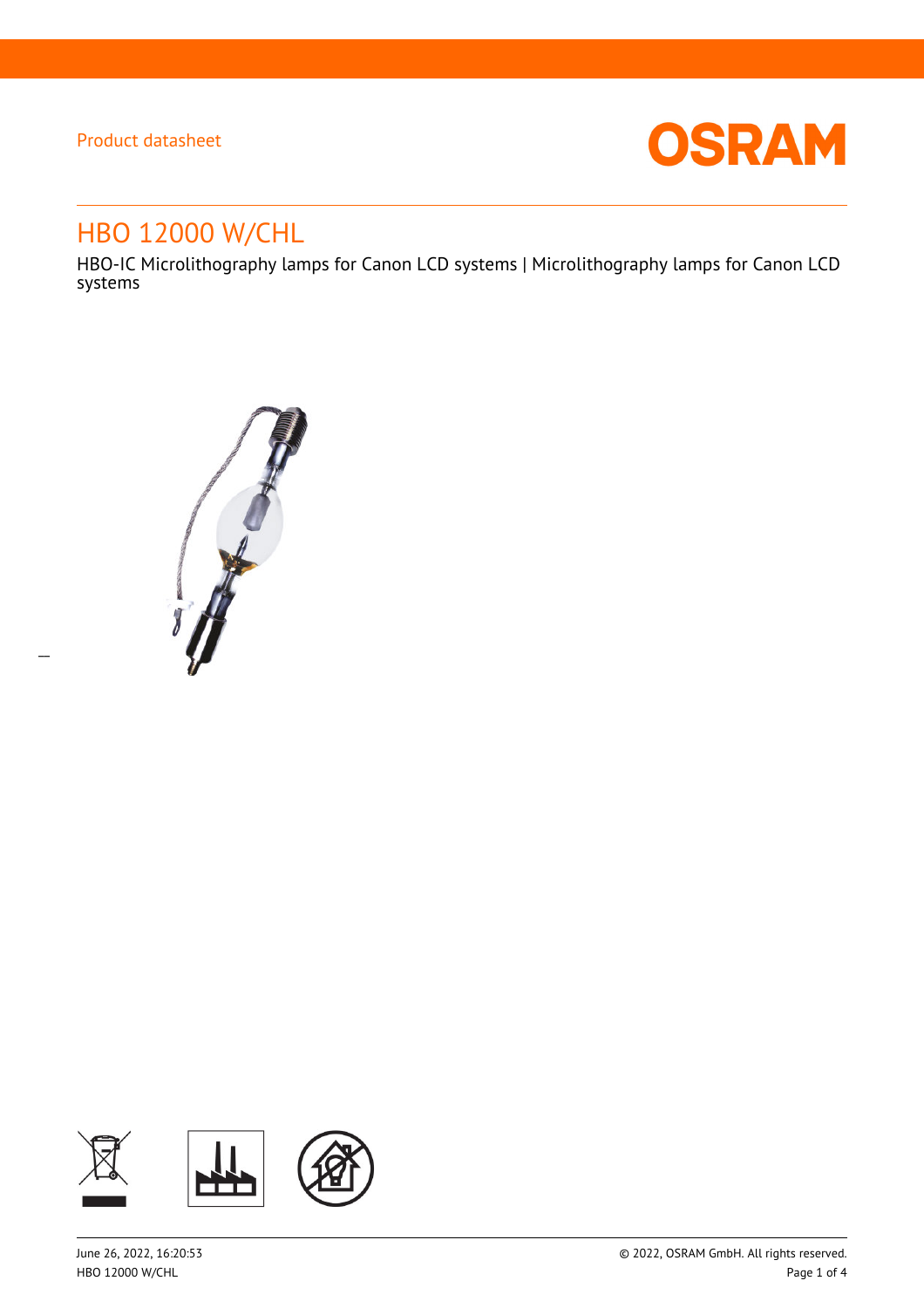#### Technical data

### **Electrical data**

| <b>Nominal voltage</b> | 112 V      |
|------------------------|------------|
| <b>Nominal current</b> | 107 A      |
| Type of current        | DC.        |
| <b>Rated wattage</b>   | 12000.00 W |
| <b>Nominal wattage</b> | 12000.00 W |

### **Dimensions & weight**



| <b>Diameter</b>                             | 124.0 mm          |
|---------------------------------------------|-------------------|
| Length                                      | 500.0 mm          |
| <b>Mounting length</b>                      | 500.0 mm          |
| Length with base excl. base pins/connection | 450.00 mm         |
| Light center length (LCL)                   | $200.0$ mm $^{1}$ |
| Electrode gap cold                          | $11.0 \text{ mm}$ |

1) Distance from end of base to tip of anode or cathode (cold)

### **Additional product data**

| Base anode (standard designation)   | SFaX46-14/60 <sup>1)</sup> |
|-------------------------------------|----------------------------|
| Base cathode (standard designation) | SFa37-16/60                |

1) With cable connection (M 10)

### **Capabilities**

| Cooling                 | Forced $1$          |
|-------------------------|---------------------|
| <b>Burning position</b> | Other $\frac{2}{3}$ |

1) Maximum permissible base temperature: 200 °C

2) Anode on top

#### **Environmental information**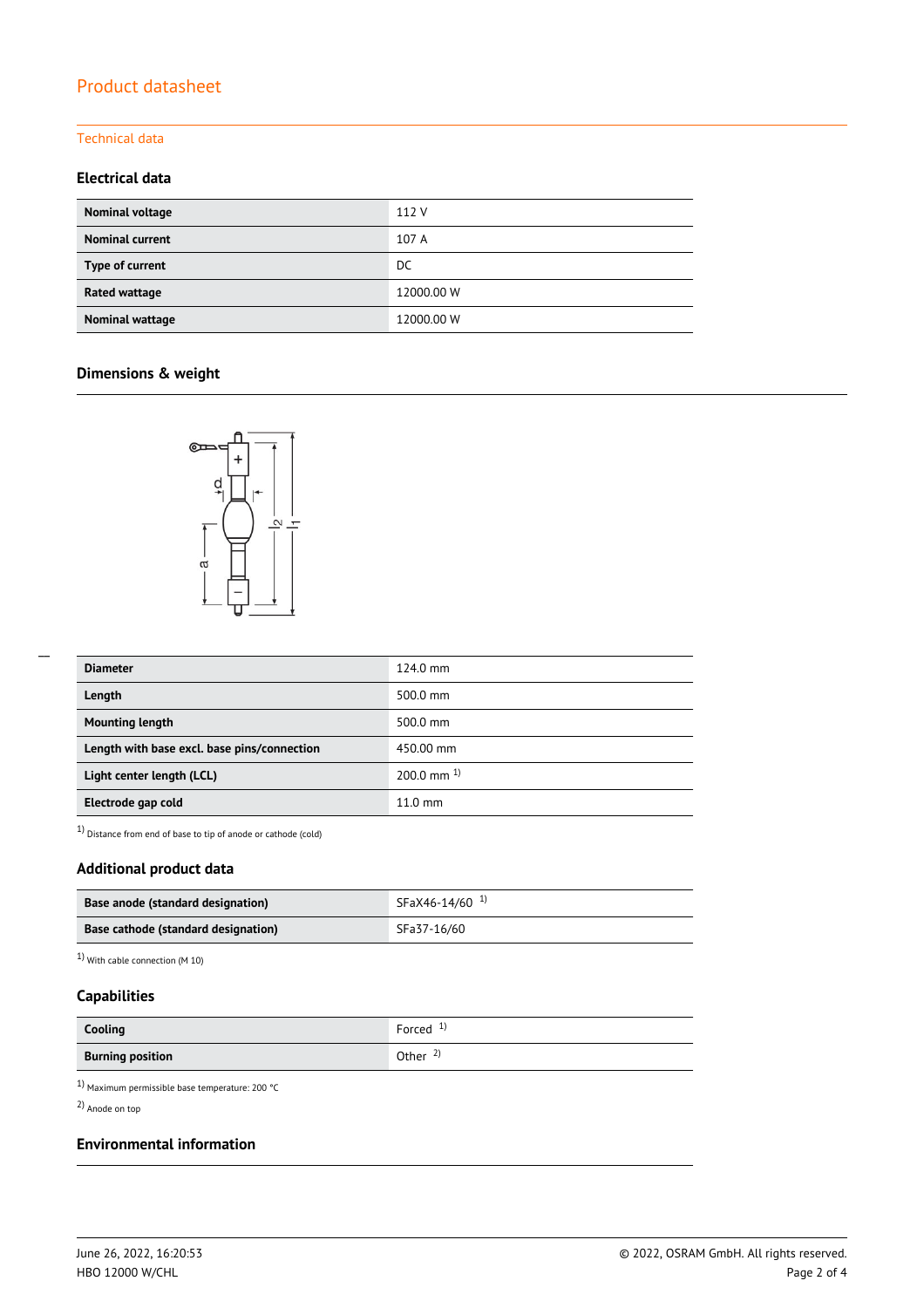### **Information according Art. 33 of EU Regulation (EC) 1907/2006 (REACh)**

| <b>Date of Declaration</b>        | 24-06-2022                                                                                            |  |  |
|-----------------------------------|-------------------------------------------------------------------------------------------------------|--|--|
| <b>Primary Article Identifier</b> | 4008321651129   4052899422322                                                                         |  |  |
| Candidate List Substance 1        | Lead                                                                                                  |  |  |
| CAS No. of substance 1            | 7439-92-1                                                                                             |  |  |
| <b>Safe Use Instruction</b>       | The identification of the Candidate List substance is<br>sufficient to allow safe use of the article. |  |  |
| Declaration No. in SCIP database  | 405E8BDF-87F2-46EB-9530-AA1F4CA56ABE  <br>6965D23E-72F4-4E35-A198-04B8540E751E                        |  |  |